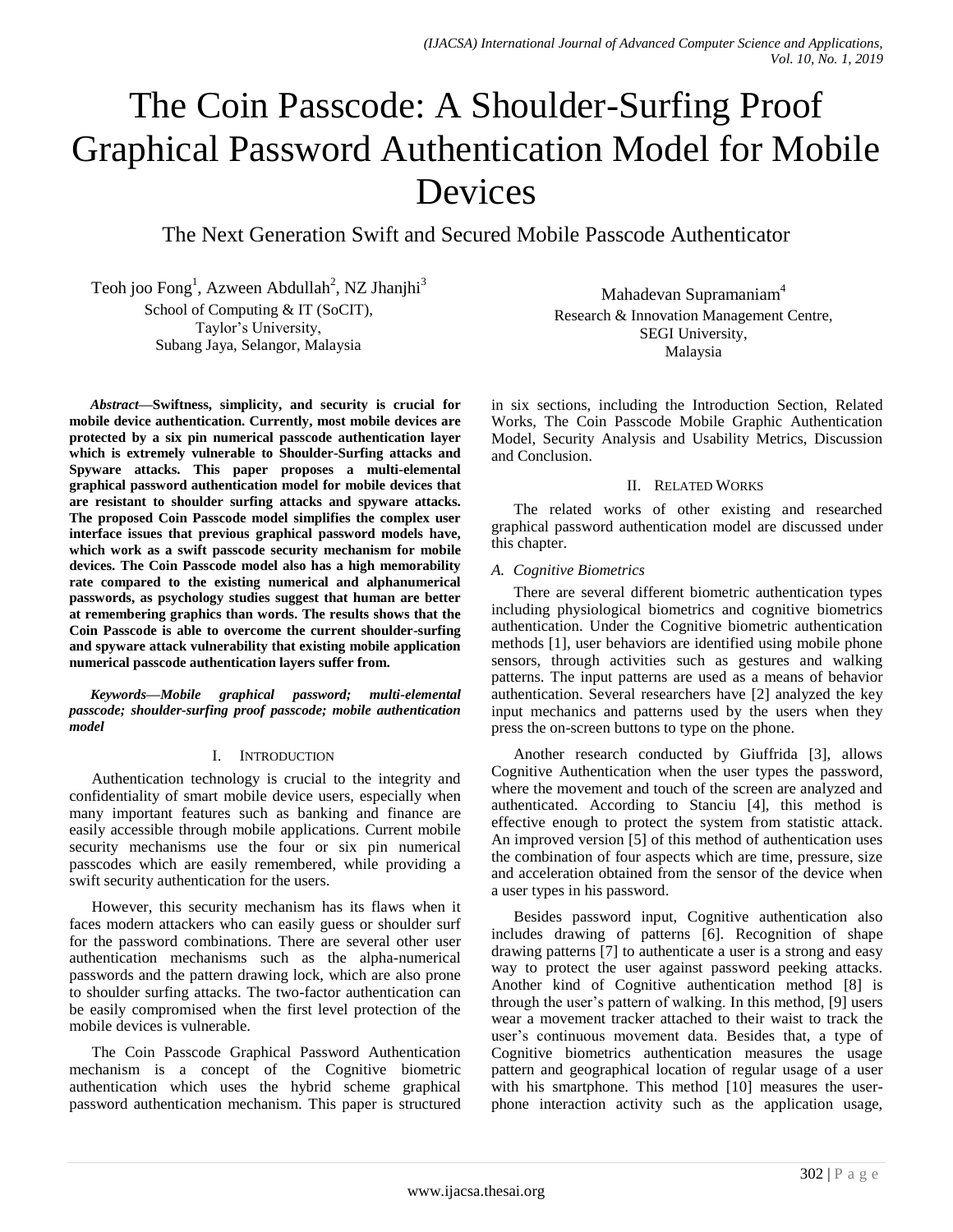location, communication and motion to detect anomaly intruder usage scenarios.

It is suitable for mobile devices to implement a Cognitive biometric authentication such as the graphical password authentication as there are external costs involved in purchasing devices with sensors. Graphical Password Authentication is an authentication method in the Cognitive Biometric Authentication category which is suitable for implementation in mobile devices compared to existing numerical passcodes.

Passwords in the form of graphics [11] are secure alternatives to numerical and text-based passwords, where the users are required to select pictures for authentication instead of keying in texts. Passwords in graphical format are much easier to remember compared to text-based passwords. Some studies of psychology [12] have identified that the human brain is way better in memorizing and recognizing visualized information such as pictures, compared to information in the form of text or speech. Pictures are increasingly used for the purpose of security compared to mere texts, as the range of texts and numbers is limited in comparison to pictures which are infinite.

# *B. Recognition-Based Techniques*

One of the graphical password authentication technique is called the Recognition-Based Technique. For this technique, symbols, icons or images are selected by the users in a series as a password during registration, [13] where the users have to identify the same pictures they have selected during the authentication period. Based on Figure 1, Dhamija and Perrig [14], introduced a method of authentication using predefined images. Through this method, users are required to select their pre-selected pictures which they have defined during their registration from a set of random images to get authenticated by the system. However, this method is vulnerable to shoulder surfing attack.

Another example of recognition-based graphical authentication is called Passface™ as shown in Figure 2. This technique [15] will display nine faces on the screen and require the user to choose their pre-selected faces in four rounds, choosing one pre-selected face per round.



Fig. 1. Pre-Defined Image Selection.



Fig. 2. Passface Authentication Example.

In addressing the shoulder surfing issue with a graphical recognition authentication method, Haichang Gao, Xiyang Liu, and Ruyi Dai [16] introduced a shoulder surfing prevention method using invisible pattern drawing by swiping gestures to select a sequence of predefined images instead of tapping. An image chain in a story is used to remember the picture sequences to provide the user with the authentication. This method is less likely to be considered as it is vulnerable to shoulder surfing attacks as it is considerably easier to be identified compared to numbers.

# *C. Recall-Based Techniques*

Another technique for Graphical Password Authentication is the Recall-Based Technique, which is based on pure recall and requires the users to recreate the graphics without any given tips or assisting reminders. However, users may find it hard to recall their password with this technique even though it is more secure than recognition-based technique. A technique called Syukri, by Ali Mohamed Eilejtlawi [17] requires the user to make a signature with a drawing with a stylus pen or mouse during registration, and authentication will be based on the same signature drawing.

A similar technique based on recall is enhanced with cues, where users are required to recreate a graphical password with the assistance of tips to enhance the accuracy of the password, where images will be provided to the users in which they must select specific points in the pictures in the right sequence. An example of this technique is a method introduced by S. Chiasson, P.C. van Oorschot, and R. Biddle [18], where the next picture on sequence is shown depending on the point of the previous click by the user. Every picture shown next to the previous picture based on a coordinate function of the point of click by the user of the current picture. A wrong selection of a point will cause the next picture to be shown wrongly, which prevents the attacker from guessing the password without knowing the right point for clicking. An example is shown in Figure 3.



Fig. 3. Passpoint Example.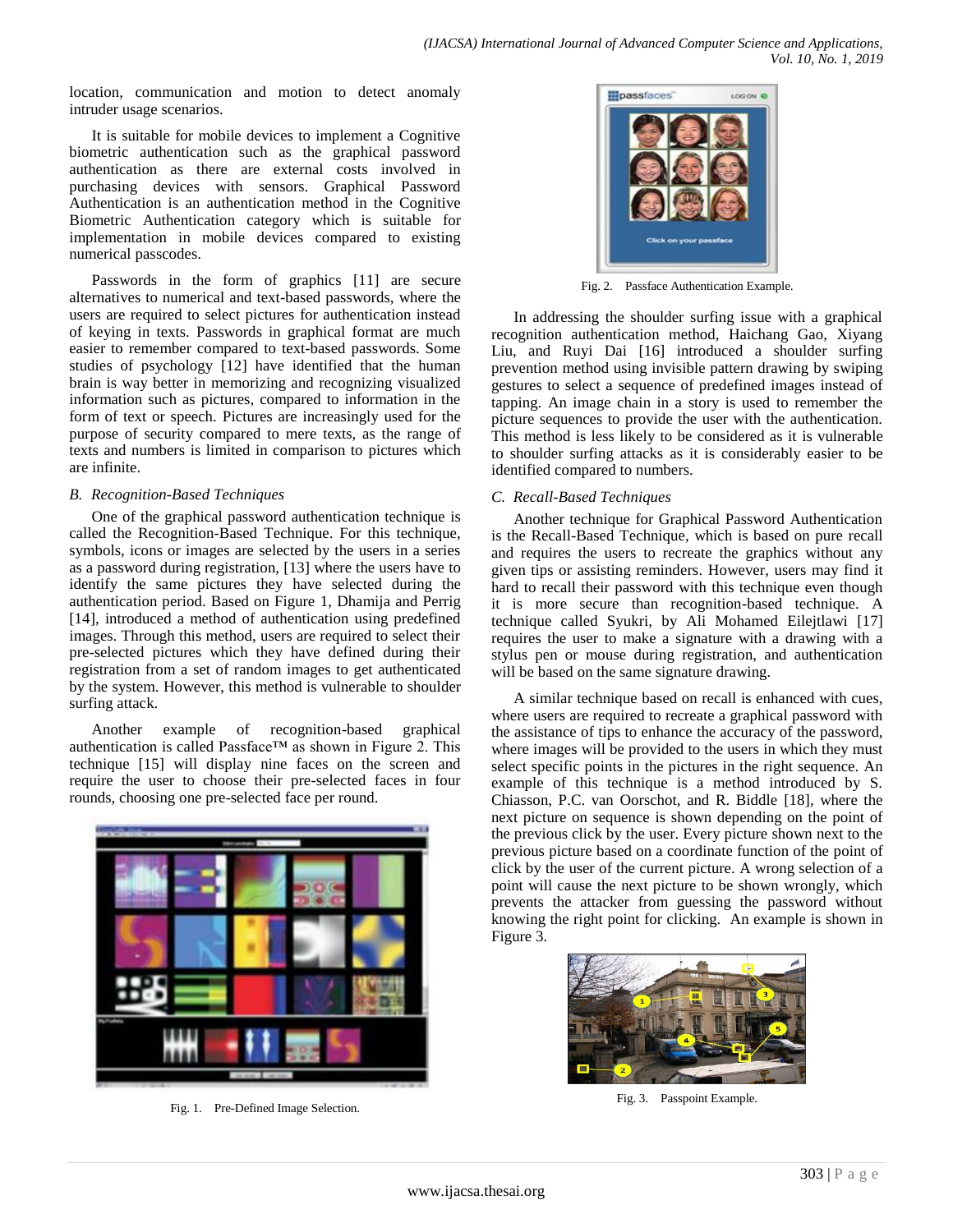# *D. Hybrid Scheme*

A combination of multiple graphical password authentication method forms a hybrid scheme. The hybrid scheme is proposed by researchers in addressing the issues with limitation in every graphical authentication technique like shoulder-surfing attacks, hotspot issues, and much more. H. Zhao and X. Li [19] introduced an example of a hybrid scheme, which is a text-in-graphic password authentication scheme - S3PAS in short, to counter shoulder-surfing attacks.

A combination of texts and graphics can resist shoulder surfing attacks, hidden cameras and spyware. The method of registration requires the user to choose "k", an original string text password. In the login authentication, the user has to look for the pre-defined password in the image, which will form an invisible triangle named the "passtriangle", and the user must then click in the region inside the invisible triangle to gain access as shown in Figure 4.

ChoCD is a hybrid graphical authentication system called ChoCD proposed by Radhi, R. A., Mohd, Z. J. [20]. ChoCD is a system which allows the user to sign in with a User ID and a graphical password as shown in Figure 5. The system is implementable in both desktop and smart phones. The system authenticates a user in three ways, from the first step based on choice selection to the second step based on clicks and thirdly based on drawings. The scheme only allows the authenticated user to be able to recognize the passwords through graphic, clicking positions and drawing patterns. Users should be able to remember the pattern when the images are shown.



Fig. 4. Passtriangle Scheme.



Fig. 5. ChoCD Hybrid Scheme Example.

## III. THE COIN PASSCODE MOBILE GRAPHICAL PASSWORD AUTHENTICATION MODEL

The Coin Passcode Graphical Password Authentication Model is a hybrid graphical password mobile authentication scheme. It is relatively swift to be inputted as a mobile device authentication mechanism compared to a four or six pins numerical passcode. The key feature of this model is its unique multi-elemental buttons which are resistance against shoulder surfing attacks and brute force attacks for mobile devices.

The identity verification of a smart device user will be done through the validation of a set of Coin Passcode Graphical Passwords Keypair Authentication process, where the user will initially register a set of Coin Passcode graphical password patterns to be remembered, and by inputting the correct sequence of coin passcode, patterned graphical passwords would authenticate the identity of the user based on their cognitive knowledge. This can prevent an unauthorized user from getting access to the mobile device from just spying.

## *A. The Coin Passcode Structure*

The Coin Model Graphical Password Authentication uses the concept of multi-elements found in the structure of any currency coin. In coins from different countries, there is always a combination of different symbols, numerical values, and some wordings. As with the concept of coins, the Coin Model Graphical Password Authentication uses the element of colors, numerical values, and icons to form unique coin passcodes as shown in Figure 6. The colour codes are added in the Coin to assist color-blind users.

There are a total of 10 icons, ten numbers and ten colours used as the elements of the Coin Passcode. The list of the element items is illustrated in Figure 7. The icons are obtained from Google Material Icons for Android Development.



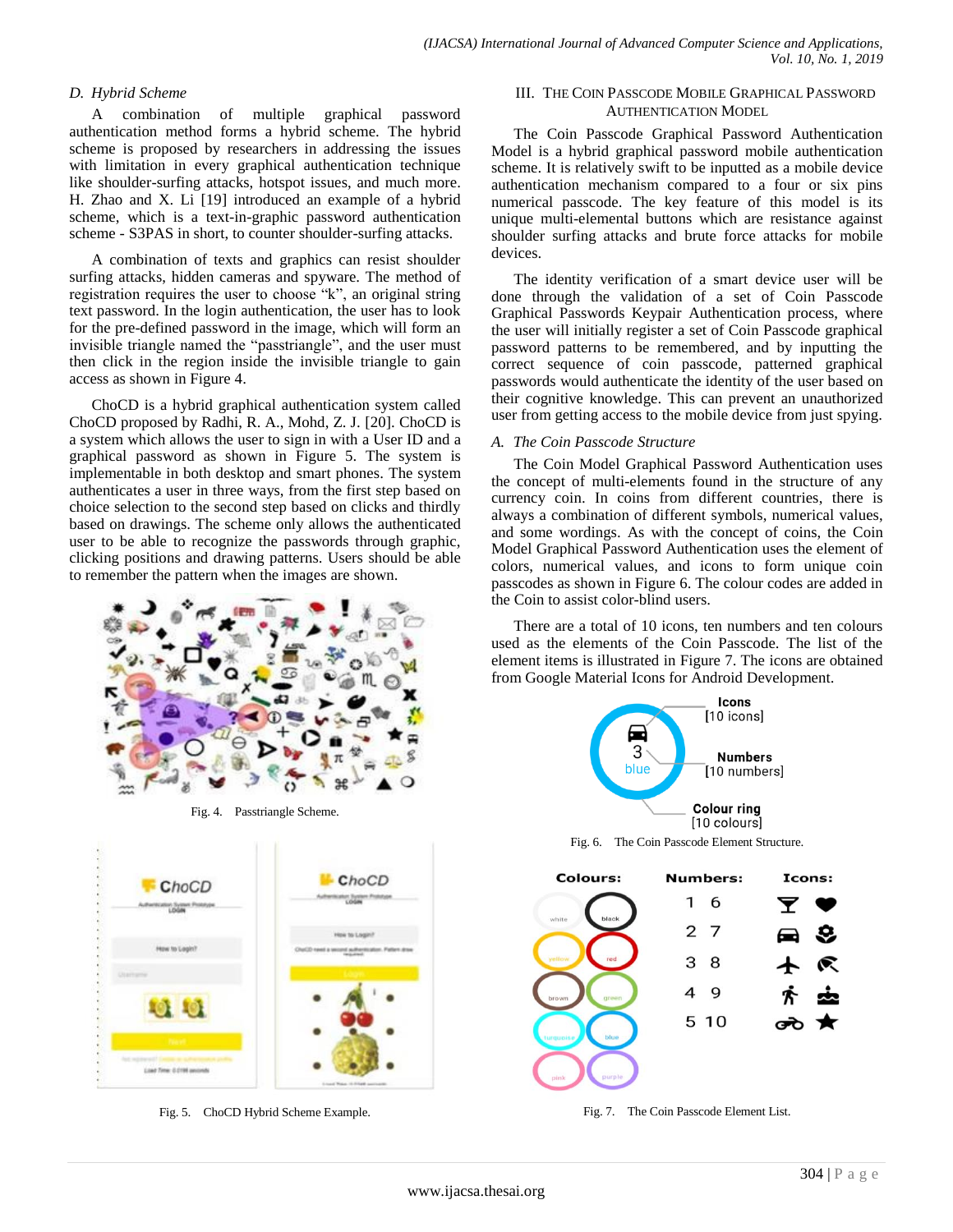### *B. The Coin Passcode Keypad Randomization*

The elements in the Coin Password are randomized each time, where every Coin Password will have a unique and different set of elements consisting of colors, numbers, and icons. There are a total of ten Coin Passwords in each different input attempt. With each Coin Password selected, a new layer will be formed, showing another randomized set of ten Coin Passwords, until the password authentication matches. An example of randomized Coin Passcode is shown in Figure 8, in which each attempt shows the number 3 with different colors and icon elements.

The randomization of the coin passcode sample is shown in Figure 9. The algorithm loops 6 times to randomize the keypad elements 6 times for all 6 inputs.



Fig. 9. Coin Passcode Shoulder-Surfing Proof Randomization Sample.

## *C. The Coin Passcode Registration*

To strengthen the complexity of the Coin Password, a minimum password standard is set. Each of the three elements must be present in the Coin Password Combination at least twice, resulting in a combination of six coins in a passcode sequence with all three different hidden elements.

The Coin Passcode limits the user to place precisely six Coin Passcodes elements in the sequence during registration. The registering of the Coin Passcodes requires one secret hidden element item from each sequence to be initialized by the user during registration. For example, if the hidden element of the first Coin Password chosen is the color element "Yellow", then the color "Yellow" would be the key to the first Coin Password, ignoring the other two elements in the first Coin Password, which are the randomized numbers and icons as shown in Figure 10.

The registration algorithm limits the user to select all three different element items in the first three coin-passcodes element selection by removing an element to be selected after each selection. The algorithm then loops again for the last three coin-passcodes selections with the same limitation.



Fig. 10. The Key Element Example in Coin Passcode.

#### *D. The Coin Passcode Authentication Algorithm*

The Coin Graphical Password Authentication is designed in a way that only the authorized user knows the hidden element he or she registers out of the three elements in each coin, whether it"s the color, number, or the icon.

An example of a Coin Passcode Registered Sequence combination is shown in Figure 11, with the first secret coin numerical element of "Three", a second coin with the secret color element "Yellow", and the third coin with the secret icon element "Car", continuing the rest of the three secret Coin Passcodes elements with the number "Five", the color "Blue", and finally the icon "Flower" respectively. The authentication system will then match the Coin Passcode inputs based on the registered Coin Passcode elements and sequence while ignoring the rest of the public elements in each of the six Coin Passcode inputs. Any other attempt by selecting coins without the elements in the right sequence will result in a failure in the identity authentication.

An object array is used to store the user's coin passcode login input to be matched with the registered coin passcode object array to check whether the login input object array contains the registered credentials in the right sequence for authentication.



Fig. 11. Registered Secret Elements and Authentication Input Example.

#### IV. SECURITY ANALYSIS AND USABILITY METRICS

#### *A. Usability Metrics and Security Analysis*

Several experiments are conducted with a group of 50 students to carry out the security analysis and usability metrics for the Coin Passcode against other similar mobile authentication models including the Numerical Passcode, Alphanumeric Passwords, and Passfaces™. The experiments conducted covers the usability metrics of login time and password memorability, and security analysis of shoulder surfing attack, password guessing attack and brute-force attack for each of the mentioned authentication models.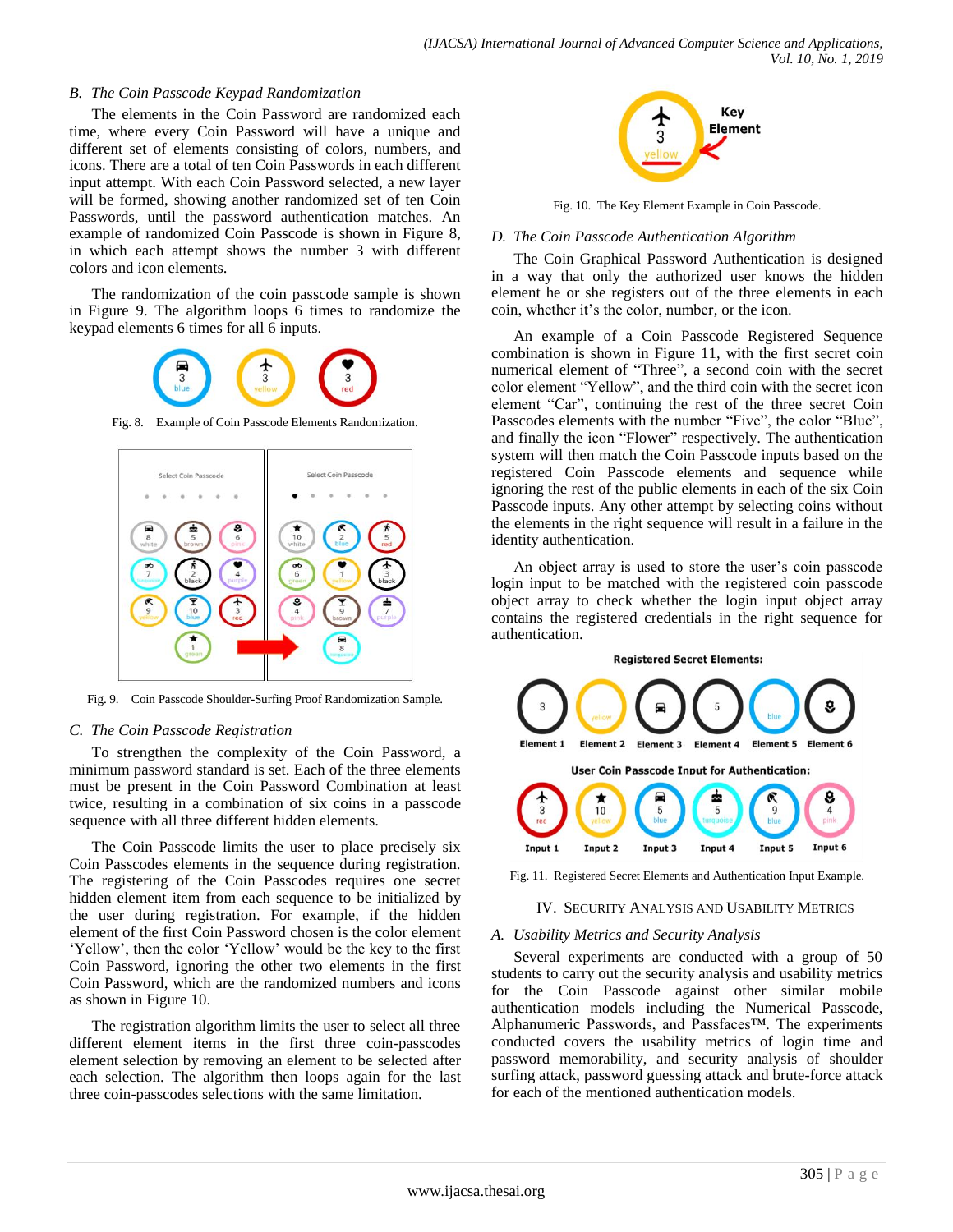| Name of<br><b>Attacks</b>          | <b>Password Schemes</b>      |                              |                  |                  |
|------------------------------------|------------------------------|------------------------------|------------------|------------------|
|                                    | <b>Numerical</b><br>Passcode | Alphanumeri-<br>cal Passcode | $Passfaces^{TM}$ | Coin<br>Passcode |
| Shoulder-<br><b>Surfing Attack</b> | Y                            | Y                            | Y                | N                |
| Dictionary<br>Attack               | N                            |                              | N                | N                |
| Password<br>Guessing               | Y                            | Y                            | Y                |                  |
| Brute-force<br>Attac               | Y                            | Y                            | Y                | N                |
| Spyware Attack                     | Y                            | Y                            | Y                | N                |

TABLE I. PASSWORD ATTACK COMPARISON TABLE

Table 1 summarizes the security of the different password schemes against several password attack methods. "Y" refers to Yes and it means that it is vulnerable to the forms of attack. While "N" refers to No and it means that the password scheme is secured against the attack type.

#### *B. Password Complexity Comparison*

The Coin Passcode Authentication Model which consists of three elements in each coin creates a cognitive authentication link between the user and the authentication system, where only the right user would know the secret element and sequence he or she sets, leaving the rest of the people confused about the password.

Based on the calculations below, the complexity of the Coin Passcode Model is much more resistant to brute force attacks compared to Numerical Passcodes and Passfaces, but weaker compared to Alphanumerical Password due to the differences in the number of elements. The complexity comparison chart of Coin Passcode and Numerical Passcode can be seen in Figure 12.

It takes 729 million attempts to brute force a triple elemental Coin Passcode in the right sequence to find out the right combination of the Coin Passcode secret element values. This makes guessing the password way more difficult compared the huge difference in passcode combination possibilities.



Fig. 12. Password Complexity Comparison Chart.



 $(10 \times 3)^6 = 729,000,000$  Coin Passcode Combinations (1)  $(10 \times 1)$ <sup>6</sup> = 1,000,000 Numerical Passcode Combinations (2) *(62 x 1) <sup>6</sup> = 56,800,235,584* Alphanumerical Combinations (3)  $(9 \times 1)^6$  = 531,441 Passfaces<sup>TM</sup> Password Combinations (4)

#### *C. Shoulder Surfing Attack and Spyware Attack*

Shoulder Surfing attack uses the technique of direct observation or through recording using video cameras such as high-resolution surveillance equipment or hidden cameras to obtain a user"s credentials. A spyware attack is when malwares are installed in a user's device to record the user's credentials input, while the information is sent back to the attacker for exploitation. Both of these attacks can easily obtain and exploit a user"s numerical and alphanumerical password, or Passfaces™ credentials by directly observing the password input pressed by the user. However, the Coin Passcode is resistant to this type of attack.

An experiment is conducted with a group of 50 students, where a set of passwords for different authentication models, each with an equal password length of six items is pressed in front of the students through a big screen, with each button pressed at five-second intervals. The students are then asked to retype or reselect the shoulder surfed passwords. The result of the shoulder surfing attack experiment is shown in Figure 13. The numerical passcode and alphanumerical password are seen to have a high rate of shoulder surfing success due to their vulnerability to this attack method. The Passfaces™, however has a lower success rate as it requires a certain recognition and memorability of the level of the faces used to reselect the right one.

#### Shoulder Surfing Attack Success Rate (%)





Memorability Success Rate (%)



Fig. 14. Password Memorability Success Rate Chart.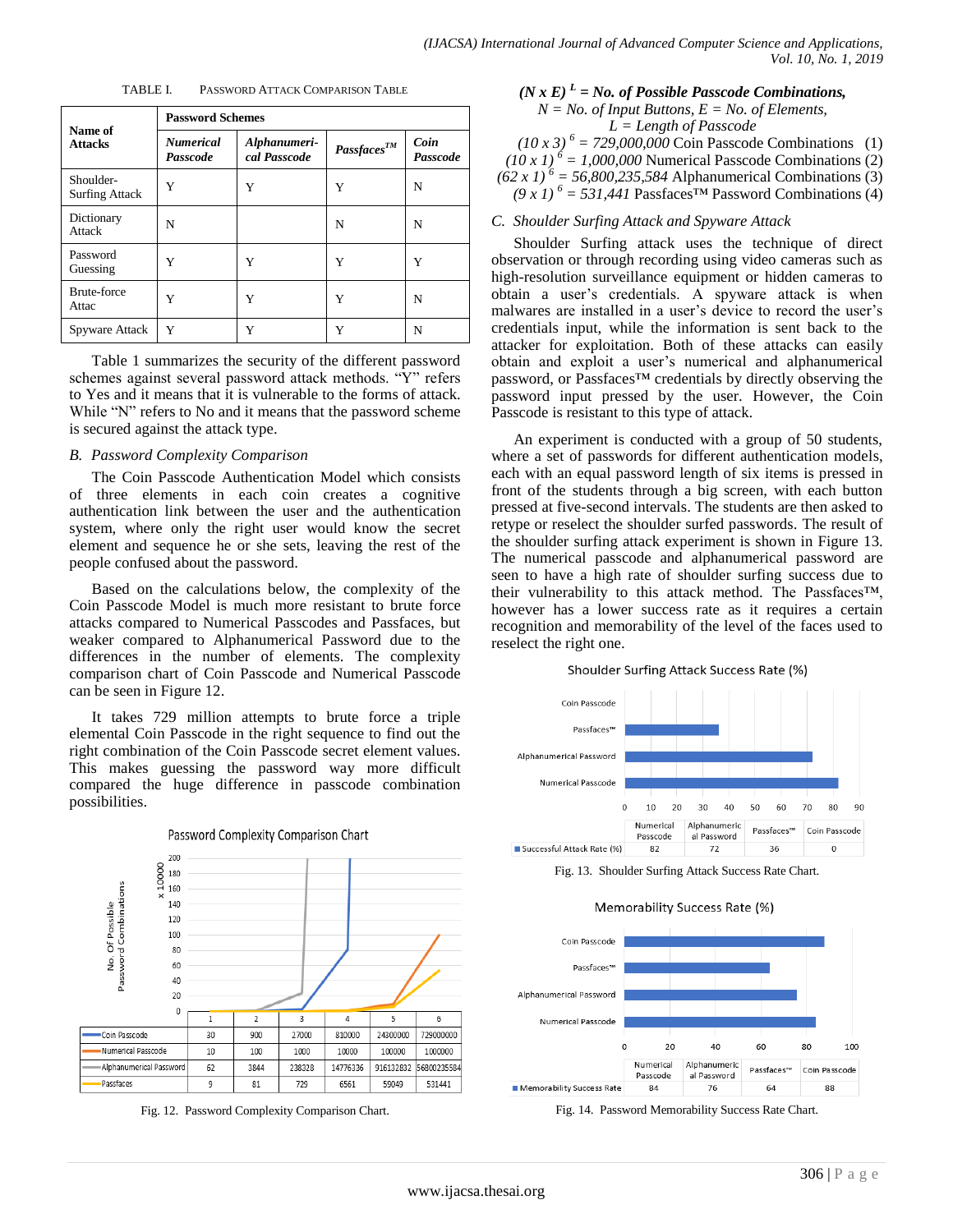The Coin Passcode can be observed to have zero success rate of shoulder surfing attack. This is because having multiple graphical elements in each input of the Coin Passcode would make shoulder surfing attack and spyware attack meaningless, as students do not get any direct password information from just observing the Coin Passcode combination inserted by the user. It is designed so that it is impossible for a shoulder surfer to know which secret element out of the three was the one being chosen by the user in a single input button.

Memorability is the measurement of the extent to which the users can remember the password after a period. A password memorability experiment is conducted for each of the four password authentication models. The test is conducted with a group of 50 students, where each student is given a similar set of passwords of the same password length of six for each password model. The students were given five minutes to memorize each password and were then shown a 3 minutes video to simulate an extended period of idle time. After the video ended, the students were asked to produce the same password in one-minute. The result of the experiment is shown in Figure 14.

The experiment result shows that the Coin Passcode has the highest memorability success rate followed by the numerical passcode, the alphanumerical password and lastly, the Passfaces™.

Based on the experiment, it was much easier to remember the Coin Passcode because the secret elements used are straightforward elements like colours, numbers, and icons, which can form a story-like chain of keywords such as "3 blue cars, 5 red bikes", as compared to remembering numbers, words or faces which have no direct meaning or connection to the tester. The experiment found that unfamiliar faces are hard to remember after a period of idle time, even though it is also a form of graphical password.

## *D. Login Time*

Login Time refers to the time taken for users to log into the authentication system using their credentials. An experiment is conducted to analyze the login time for the four authentication models. The test is conducted with a group of 50 students, where each student is given a set of similar passwords of the same length of six for each password model. The students are then asked to reproduce the same passwords five times, and each login attempt time was recorded. The result of the experiment is shown in Figure 15.



Fig. 15. Password Login Time Chart.

The Coin Passcode has slightly longer login time compared to Numerical Passcode and Alphanumerical Password of the same length even after five attempts. This is because the positioning of the numerical passcode and alphanumerical password are fixed, which the test user can simply memorize and get used to from each increased attempt. However, the positioning of the Coin Passcode elements is randomized and shuffled in each attempt, which is designed to confuse the shoulder surfing attacker, causing a longer login time for the test users. The Passfaces™ takes a much longer login time compared to the other password models due to the low memorability of the unfamiliar faces which requires the test user to take time to confirm the faces.

# *E. Password Guessing and Dictionary Attack*

Password Guessing is a kind of brute force attack which uses knowledges or hints gained from the password owner. Each of the password models mentioned in the analysis are vulnerable to this attack when the user leaves certain hints or information about their password exposed to the attacker. This attack cannot be avoided and can only be prevented through security awareness and training.

A dictionary attack is conducted using a list of frequently used words or number patterns to crack the password efficiently. However, this only applies to the existing Numerical Passcodes and Alphanumerical Passwords due to the reason that these passwords often contain phrases that are predictable and highly used statistically. The Coin Passcode Authentication Model and the Passfaces™ is not applicable for dictionary attack, because these two authentication models does not contains text or words that can be prepared in dictionary attack.

## V. DISCUSSIONS

Most graphical passwords currently available are mostly proven to be more secure and resistant to several cybersecurity attacks compared to existing numerical and alphanumerical passwords. However, these graphical passwords are mostly available only in the field of research, education and theoretical discussion, and are rarely implemented practically. It may be due to several poor usability factors such as low memorability, high login time, and non-user friendly or nonmobile friendly interfaces, compared to the existing numerical and alphabetical password authentication methods.

The proposed Coin Passcode is shown to have higher password complexity when compared to its closest identical numerical passcode model. Even though the alphanumeric password model has a higher password complexity, it is still not a completely secure password mechanism due to its vulnerability towards shoulder surfing attacks. The Coin Passcode is designed to overcome the shoulder surfing attack vulnerability and is currently designed specifically for a swift mobile authentication which greatly enhances the password complexity compared to its nearest comparison. A higher password complexity can be achieved when the coin passcode"s multi-elemental concept is implemented to a similar input of alphanumerical passwords.

The memorability of the Coin Passcode is also a beneficial key feature due to its straightforward elemental attributes